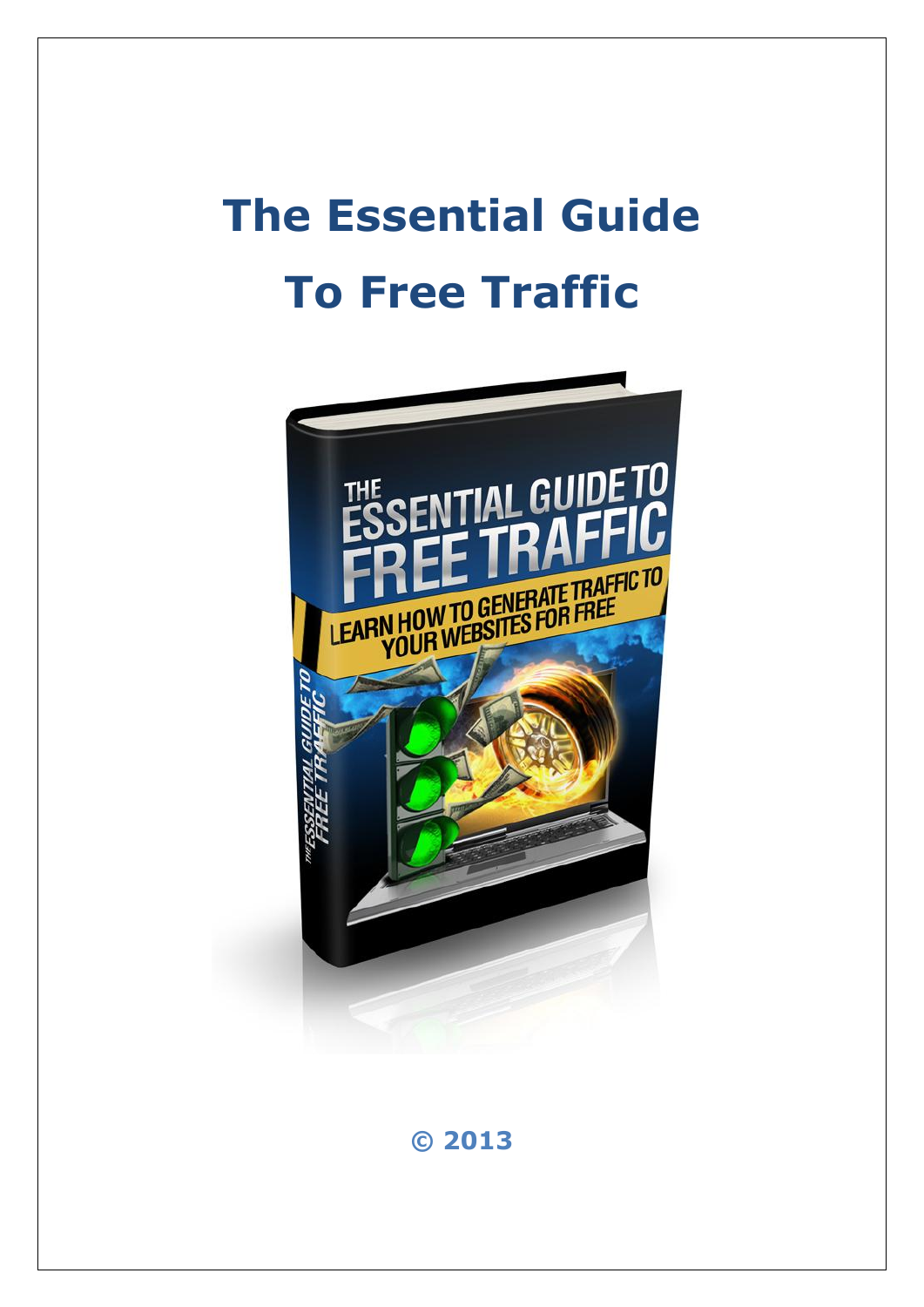This is NOT a free eBook. You do NOT have the right either to sell this e- book or to give it away for free. This eBook is for your own use. You cannot sell or share the content herein.

#### DISCLAIMER AND/OR LEGAL NOTICES:

The information presented in this E-Book represents the views of the publisher as of the date of publication. The publisher reserves the rights to alter and update their opinions based on new conditions. This E-Book is for informational purposes only. The author and the publisher do not accept any responsibilities for any liabilities resulting from the use of this information. While every attempt has been made to verify the information provided here, the author and the publisher cannot assume any responsibility for errors, inaccuracies or omissions.

Any similarities with people or facts are unintentional. No part of this E-Book may be reproduced or transmitted in any form, electronic, or mechanical, including photocopying, recording, or by any informational storage or retrieval system without expressed written, dated and signed permission from the publisher.

Pursuant to the Federal Trade Commission Guidelines:

#### MATERIAL CONNECTION DISCLOSURE:

The publisher of this book may be or does have an affiliate relationship and/or another material connection to the providers of goods and services mentioned in this book and may be compensated when you purchase from any of the links contained herein. You should always perform due diligence before buying goods or services from anyone via the Internet or "off-line".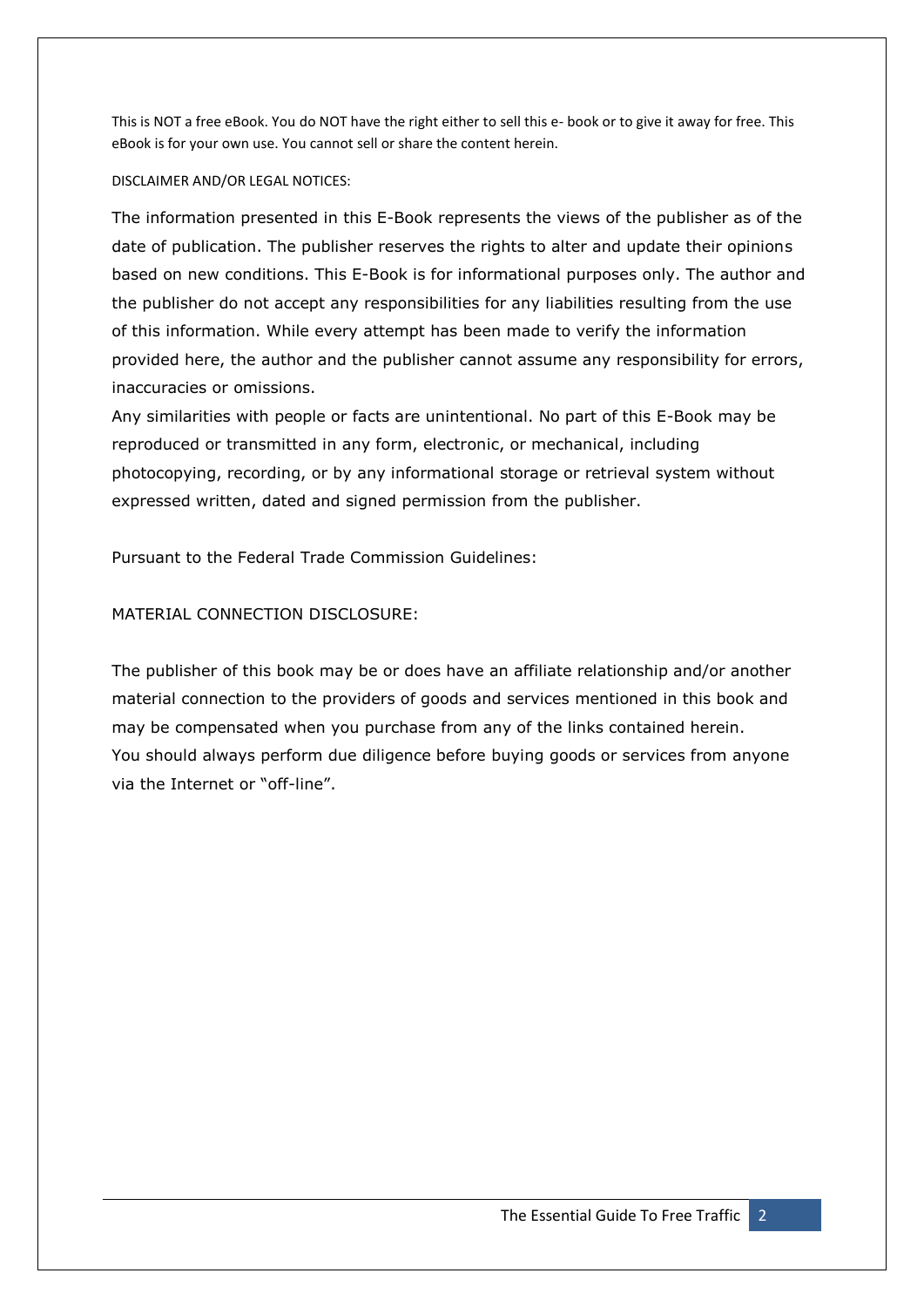# **Introduction**

Let's see if the following sounds at all familiar to you...

When you first discover Internet marketing you get all excited - and make no mistake about it, Internet marketing IS exciting.

Quite frankly the money making potential in an online business is massive and VERY easy to see...

So, you go off and learn as much as you can about it all. You learn all about how to build a website, how to FTP files and how to set up a Wordpress blog. You read and learn all about email marketing and how to build a squeeze page, how to create an information product and how to launch a membership site.

So - if you were anything like me then you learnt all of this and dived right in.

But a few months or weeks down the line nothing much happened.

and then it hits you like a ton of bricks...

#### **None of these things matter if you don't have traffic!**

Yep - you can launch all the websites you want but if you don't have any traffic then 1.) nobody's ever going to see them (obviously) and 2.) you're never going to make any money.

I know it sounds really daft but this is something most newbies completely miss. They think that you can just throw up a website and hope that other people find you...

But sadly that's never going to work. You have to actively go out and tell people about your sites.

This leaves you with two options:

1. Paid traffic methods

and

2. Free traffic methods

In this report we're going to concentrate on the latter methods - and there's a good reason for this...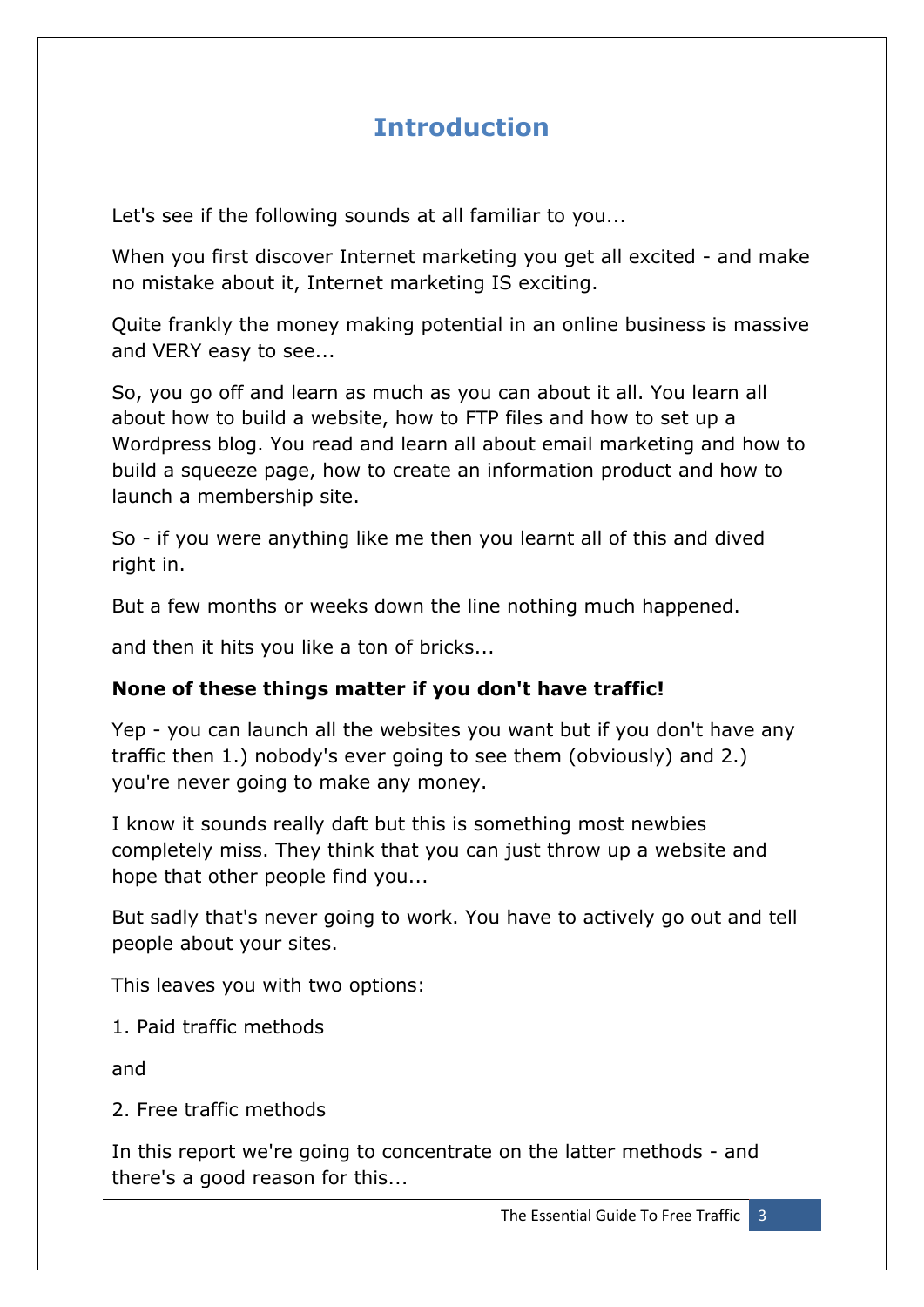When you're just starting out the chances are that you aren't going to be able to afford to buy much traffic.

Paid traffic methods such as solo ads or adwords are fantastic. They DO work (and it's possible to recover back the money you put into them AND make a profit)

... But that's only any good if you actually have money to put into them in the first place.

Free traffic methods are the answer...

# **But we need to get something out of the way first...**

While free traffic methods DO work they require you to put in quite a bit of work.

I'm being totally upfront with you about this. If you're going to use free traffic methods then they WILL require you to put more work in than paid traffic methods.

It'll also take a little longer to see some results...

But if you're comfortable with that then you can get some excellent results.

Without further ado, let's delve into the actual methods.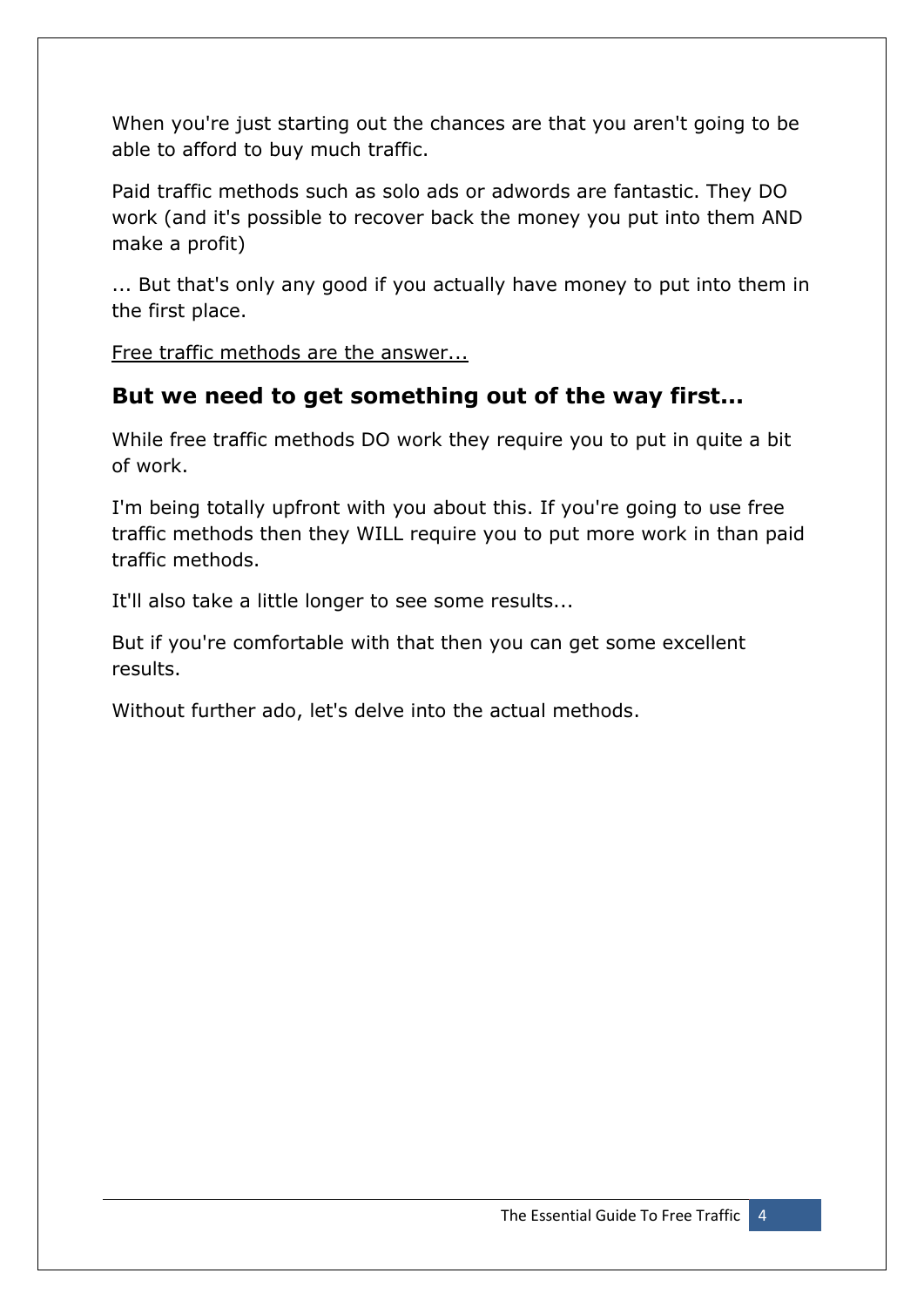# **Article Marketing: The Worst Kept Secret to Success**

Article marketing means writing interesting articles related to your niche, and then submitting them to article directories to generate links back to your website. The links to your website will help boost your search engine rankings, and if the article is interesting enough, will help bring traffic to your site.

It's a simple, powerful, and best of all, free way to generate interest in your website and the product or service you have to offer. When you submit your article to one of these directories, you are giving people permission to use your article as content for your site—with one condition—they won't change the link to your website. So, this is a onetwo punch. You'll have a link to your website on the article directory itself, and you'll also get a link each time someone chooses your article as content on their own website.

Want to try this for yourself? Here's a step-by-step process to help you get started.

#### **Think About Your Article Topics First**

You will need to have fresh, new, content if you want the article directories to accept your articles. It is okay to use private label rights (PLR) material, but you must re-write it or add more material to it. If you're tempted to use it as-is, remember there are plenty of other people who have had the same idea—with the same directory.

The nature of PLR means that hundreds, possibly thousands of people are using the same PLR articles you have, so you'll have to make some changes to make yourself different from the rest of them.

If you have a specific niche you want to promote, pick a topic related to that particular niche that would interest your readers and write 300-700 words on that particular subject.

If there is a certain niche you're looking to promote, choose a topic related to the niche that you know readers would find interesting. Write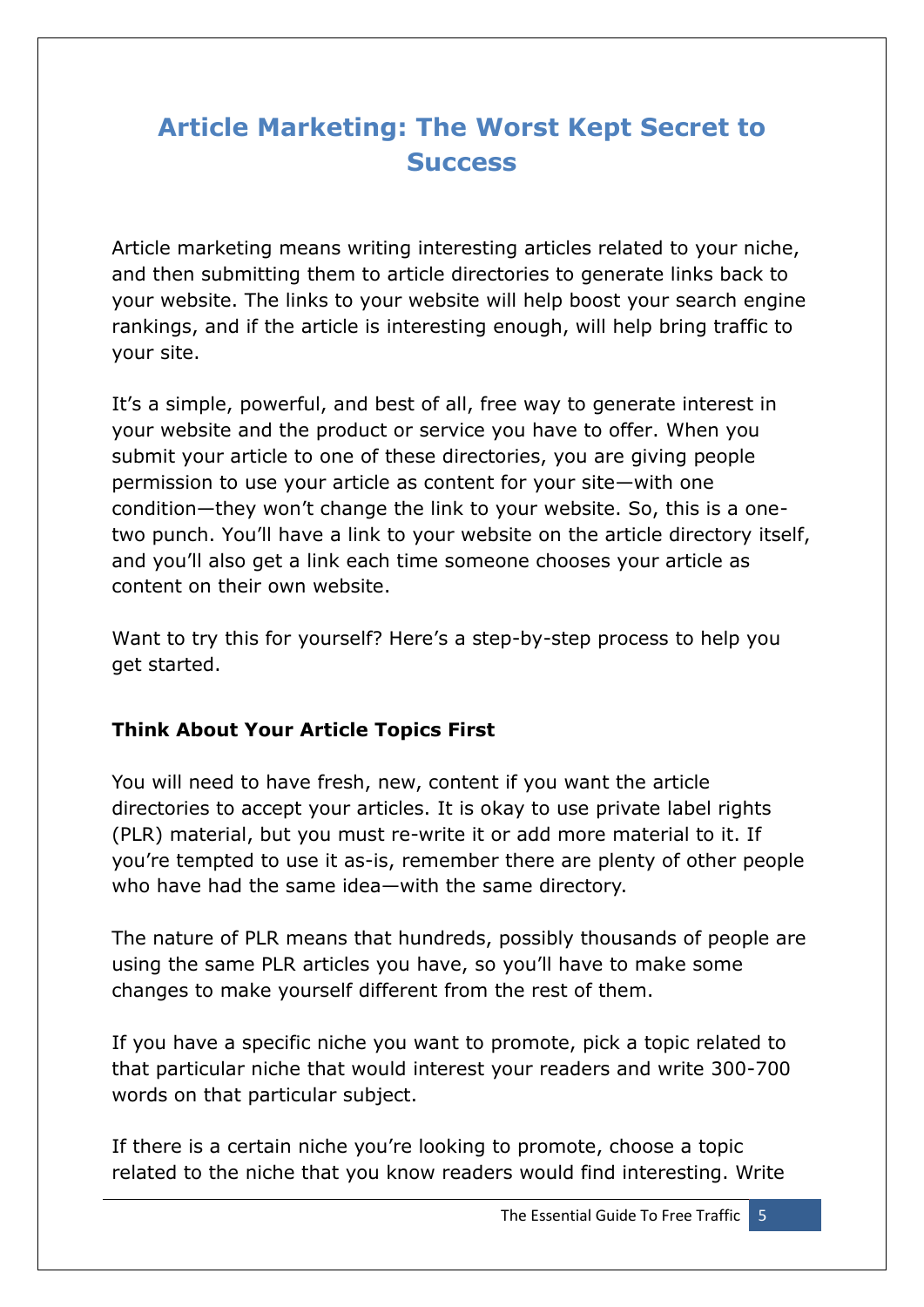anywhere from 300 to 700 words on the subject.

For instance, if web design is your passion, your topics could be:

- Color Theory: What Your Color Scheme Says About Your Company
- Designing for Usability: Make it Easy for Your Visitors
- Top 10 WordPress Plugins for X
- Top 10 Free WordPress Themes
- Top 10 Premium WordPress Themes

Make a list of everything you know about your passion, and you'll have plenty of topic ideas for your articles. Try to have a little fun with your topics.

Think about what you are selling online, whether it is memberships, software, or e-books, and the benefits of purchasing the products you have to offer. Then, turn each of those benefits into an article to send you targeted traffic.

For instance, let's say you've made a business of e-books about how to solve various problems. You can write articles about how to solve those problems, providing just enough information to keep your readers interested and wanting to know more. In the resource box for that article, you can include a link to the full book on the issue.

## **Don't Make Your Articles Advertisements**

If your article is nothing more than a long, fancy advertisement for your product, then you are not going to find a single article directory that will publish it. Don't waste your time.

Publishers are constantly looking for new content to present to their readers—content they don't have to write themselves. Creating new content doesn't mean you have to reinvent the wheel, but you will have to rework the content to make it both interesting and useful to the publisher's readership.

#### That means:

## **Provide a fresh perspective on old ideas**

Most of what's out there today can be restructured, either through changing the wording, changing the order of the information, or both, to make it a new piece of content for traffic generation.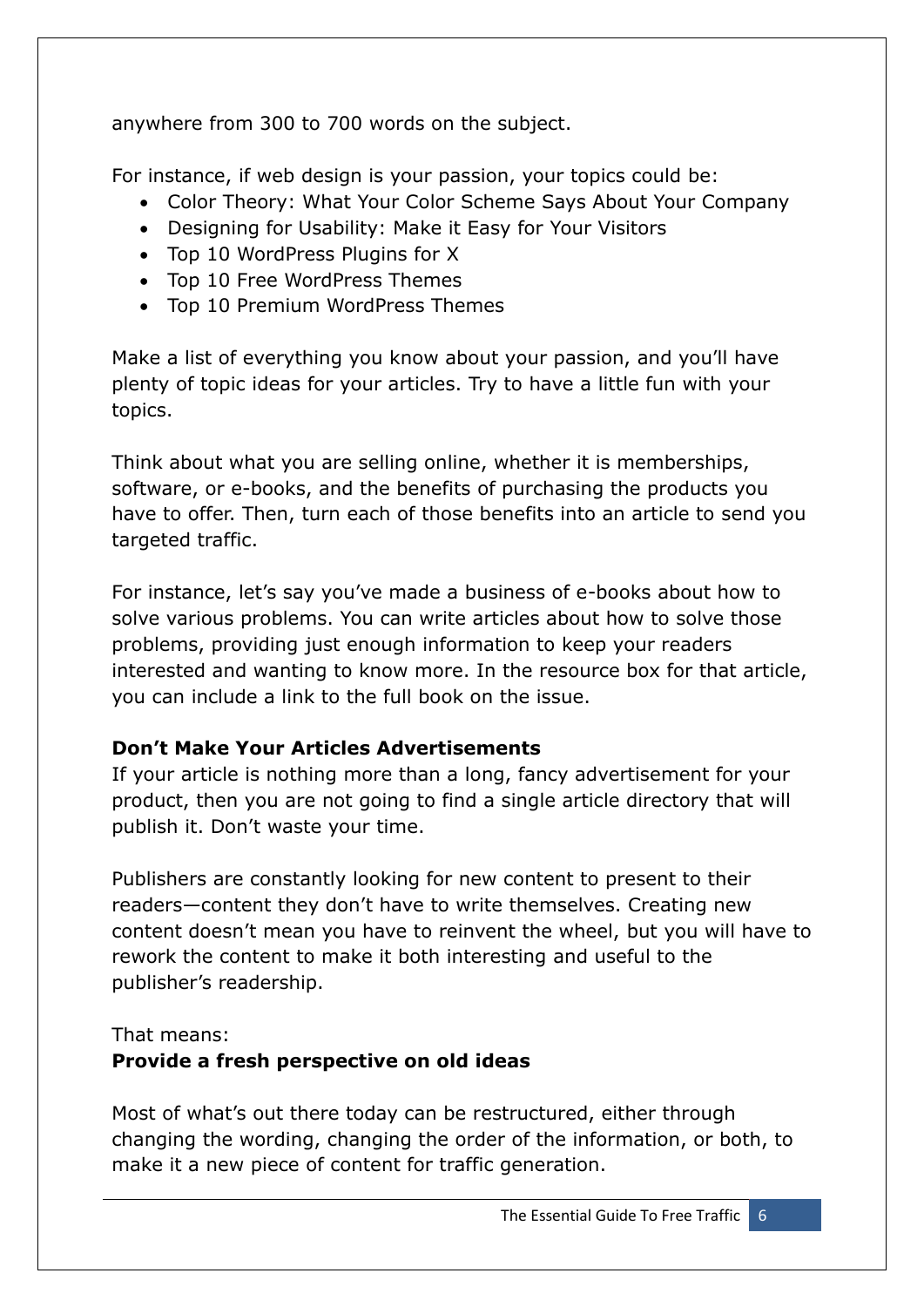People who turn to the Internet for information are searching for anything and everything you can imagine, and with a keyword tool, you can find out what they are looking for within your niche, and how many people are look for it.

Having this information available before you start writing articles to promote your products or services can help you make sure you are not wasting time with topics people aren't actively searching for.

## **Offer a New Solution for an Old Problem Many Relate to**

There is more than one way to get gum out of your hair, get rid of ants, remove stains from the carpet, and to save money on car insurance.

Everywhere you look, there's a problem, and we all have plenty of them. If you can offer a list that promises a new way to overcome an everyday hassle, many publishers will accept it, because nearly everyone will be able to relate to the information you're sharing.

The more creative you are, the greater chance you have of your articles being more widely circulated around the Internet. If you have a funny story behind how you discovered a solution, share it. Try to avoid writing in a technical manner, as this can get dry and boring fast. If you have more than one solution and can make several articles from a single problem, do it.

## **Develop a New Set of Steps to Accomplish Something**

Lots of people love step-by-step lists that show them things that will make their lives easier. This is definitely true when it comes to dealing with new technical aspects of social media and Web 2.0.

Articles like this are in every article directory, and many people run to them. Most readers want to know how to master the vague processes responsible for so much of what they see online.

If you are one of the people who has already mastered one of these vague processes, you've hit the proverbial jackpot in terms of article topics. Start and the beginning, and write a step-by-step process that will work them all the way through the end.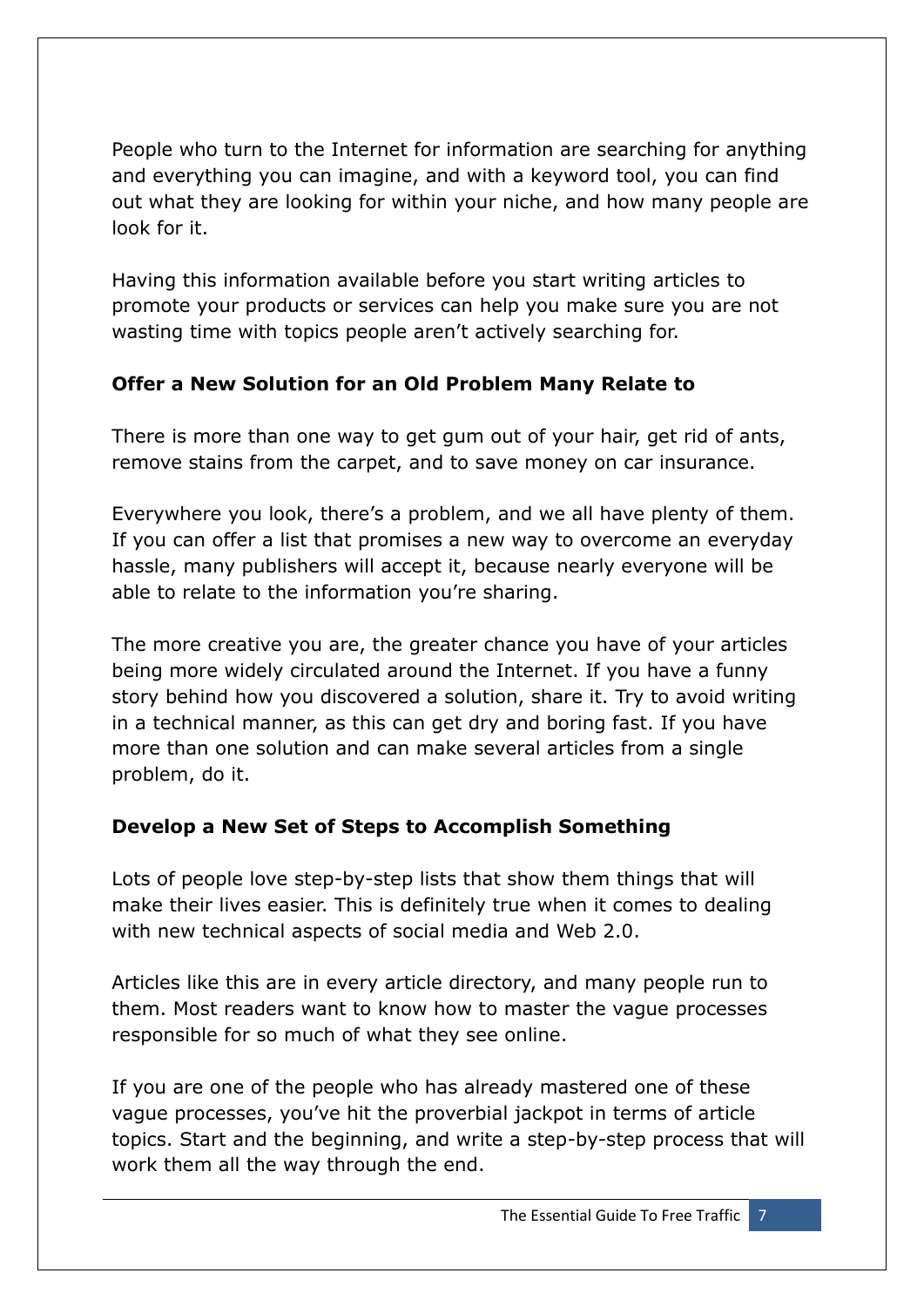Chances are you're already familiar with these types of topics because you already see them in your email box every day. Things such as: You see examples in your email box all day long with titles like *"5 Secrets To Mastering \_\_\_\_\_\_\_," "5 Steps to \_\_\_\_\_\_"* or *"How to \_\_\_\_\_."*

To get some ideas for new articles, read some of the articles in the directory that are on your niche. Since ideas cannot be copyrighted, you can use anything that pops into your head while reading the competition's work.

## **Share a Family Recipe (Ask first!)**

A lot of useful information and techniques are fading away as the new generations flock to the "new stuff" like hungry seagulls on a deserted beach.

Our grandparents and great-grandparents hold the key to a lot of useful information and ways of doing things. As the new generation moves toward the new way of doing things, much like birds flying south for the winter, we are seeing that information fade away.

By reaching out to your ancestors and sharing the information they have to offer, with their permission of course, you can bring back their legacy, in the form of articles and eBooks that would be popular in our current society.

If you can't reach out to your own ancestors, look to public domain repositories. The archived information there is a goldmine for old ideas that brought us to where we are today. Under most laws, this information is free for your use, however you wish to use it. It's always a good idea to check the laws in your country to be sure, before you do anything with it.

You can find nearly anything you would need under public domain, including: movies, graphics and photos, music, software, plays, poetry, eBooks, and more.

## **Each Article Directory has Submission Guidelines You Must Follow**

Though some article directories may have similar submission guidelines, you should not assume that they are all the same. When you are writing your articles, make sure you know and follow the guidelines for the director you are writing for. The article approval process is not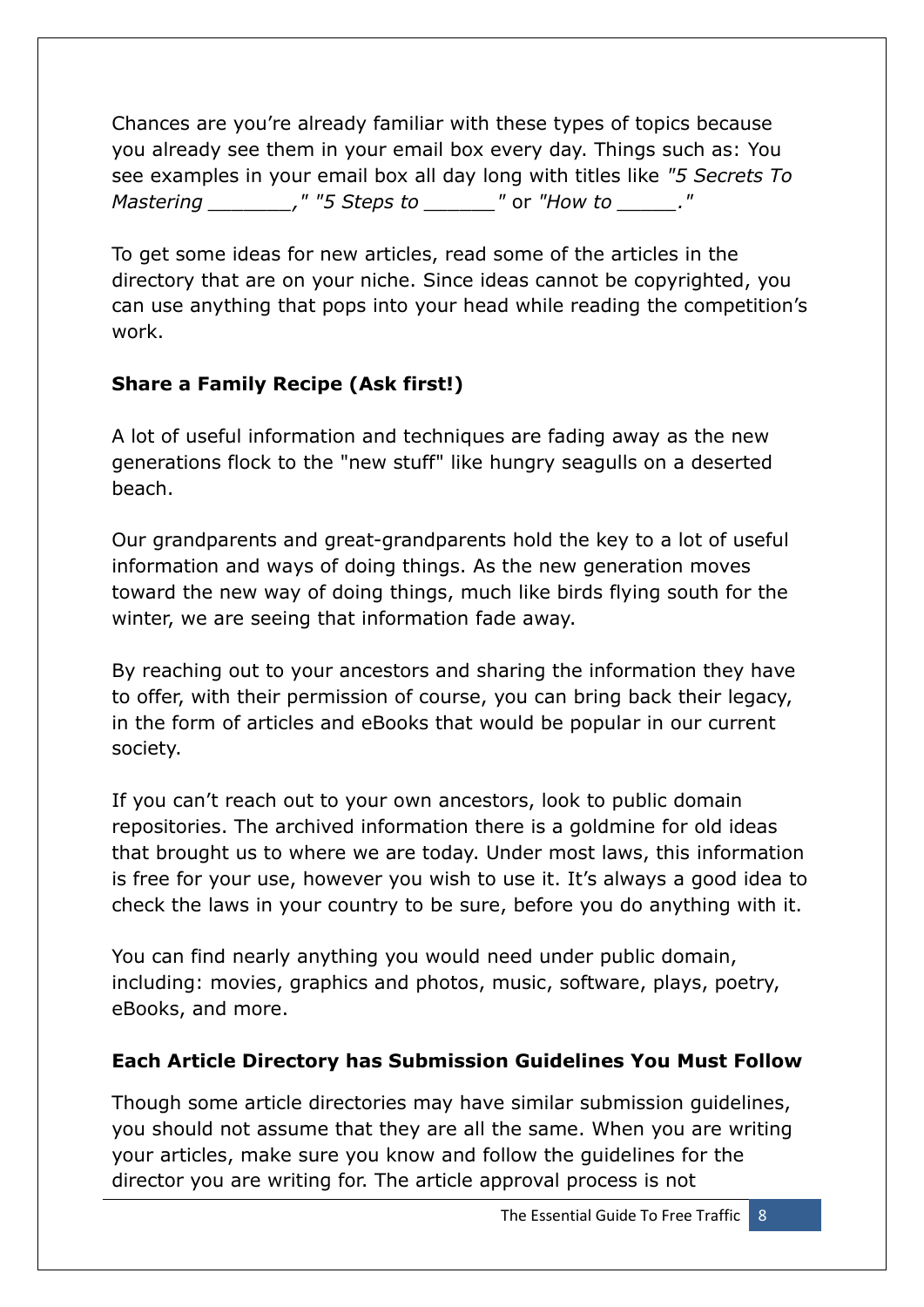automated—there is a real person there making sure your articles fall within the guidelines.

There are article submission serves out there that will charge a fee to submit your articles to hundreds of directories, but those services are not going to check and make sure your articles meet the publishing guidelines for each of those directories—that is your job.

For example, if the guidelines state that the title of your article has to have the first letter of each word capitalized, they will not accept articles with even one word not capitalized.

For instance, the guidelines may state the title of your article must have the first letter of each word capitalized, and they will refuse an article with a title that lacks just one word not being capitalized.

**Acceptable:** *"Five Steps To A Successful Online Business"* **Not Acceptable:** *"Five Steps to a Successful Online Business"*

Here are a few of the most popular article directories to help get you started.

- [Ezine Articles](http://www.ezinearticles.com/)
- [Article Dashboard](http://www.articledashboard.com/)
- [Article Marketer](http://www.articlemarketer.com/)

Make sure you take the time to read each site's article submission guidelines and follow them exactly. It will save you time and improve your acceptance rates if you take care of this before hand.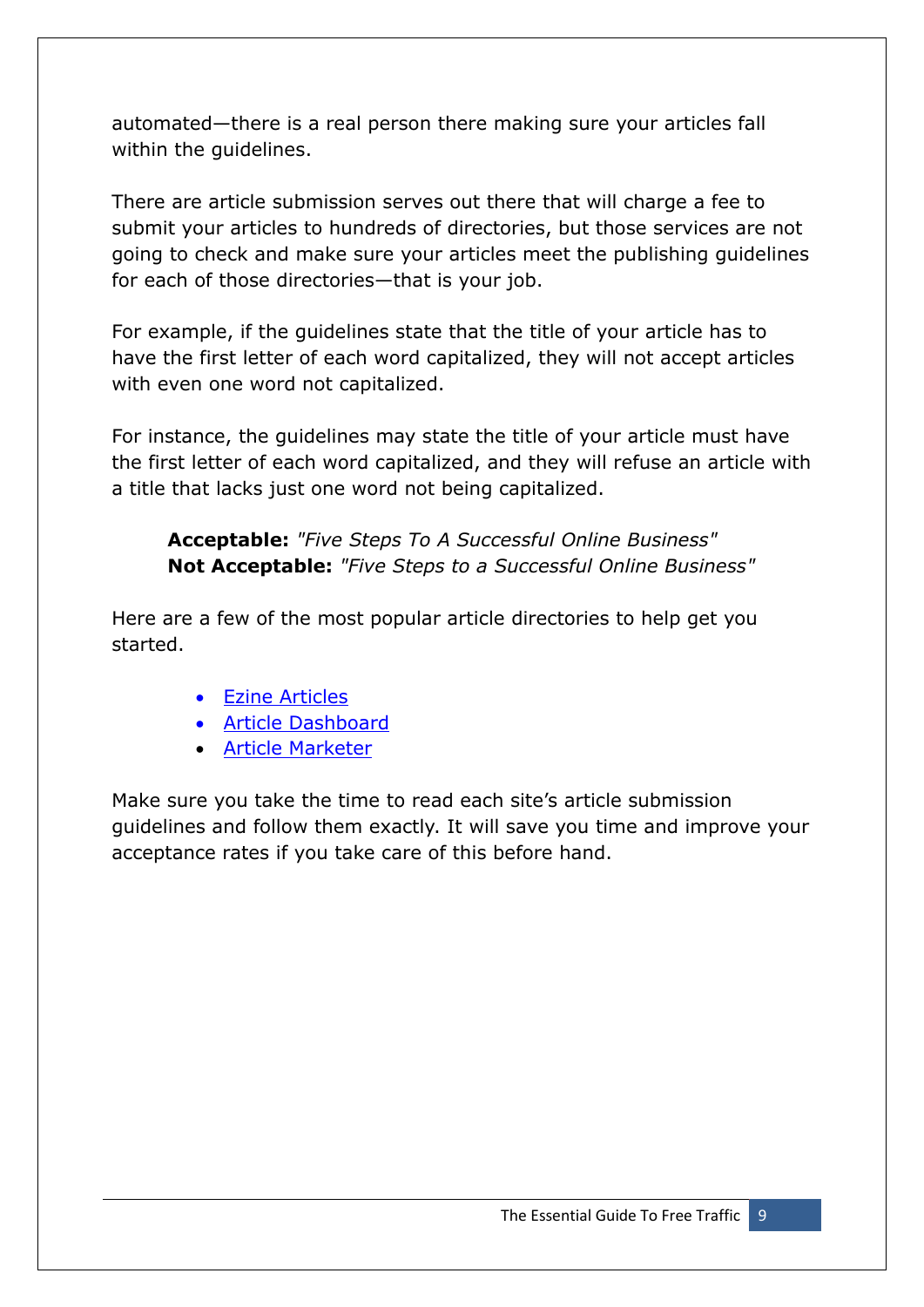# **Increasing Traffic with Forums**

Forums are all over the Internet with a niche focus on nearly anything you can imagine. Internet marketing and making money at home are among the most popular forum niches today, and could be for some time to come.

To find a forum focused on your niche, all you need to do is search for your niche keywords and add the word forum. You'll find a list of options in the results, but you will want to be careful about joining too many. Part of the value of forum traffic comes from your participation, so you'll want to choose one or two to join. If you see any that charge a premium, you can consider those, too, but free forums can give you the same, if not better, results.

Why? Members will have the same problems, needs, and questions, regardless of whether or not they are paying members. Those members also have buying power for products they find useful or resources they need.

When you first join a new forum, you will want to look for the "new member" category or thread, where you can introduce yourself and do a soft self-promotion of the product or service you are offering. Tell about who you are, where you live, what you do, and your interest and experience in the niche you just joined.

A good idea is to create a short friendly bio you can use to post in each forum introduction thread when you join a new one.

The next thing you should do is fill out your profile and create a signature, also known as a sig. Your signature will appear at the bottom of every single forum post, along with any private messages you send. All you need is your screen name or your real name, your link, and a simple statement to generate clicks.

Here are a couple of examples:

"Robert Smith Need a website? Contact RS Web Design to get a new website for your business!"

"Robin Patterson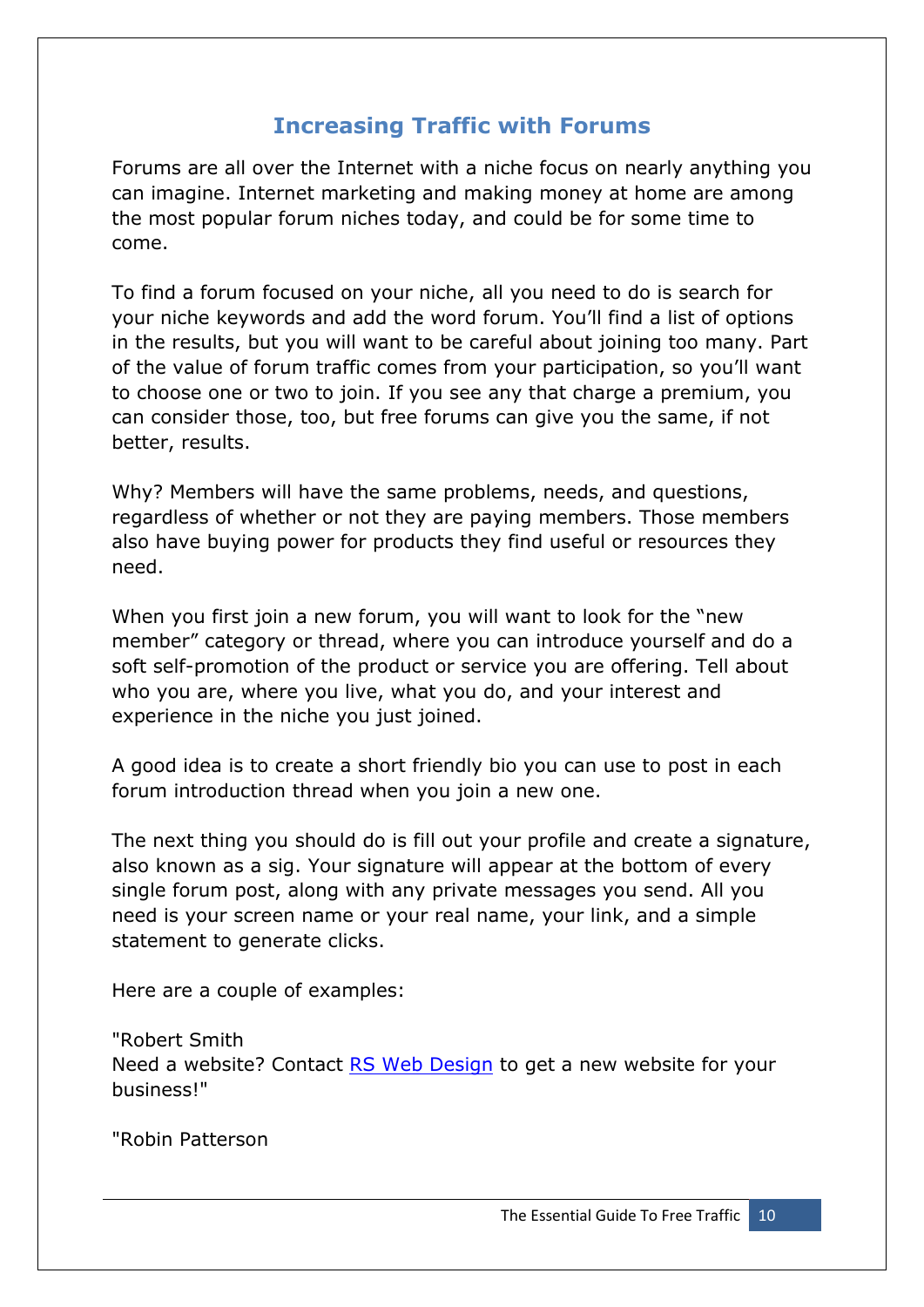Housebreaking your puppy driving you crazy? Visit Potty Training Puppy for easy solutions to get puppy going outside in no time."

(These links aren't real. Don't try to click them.)

Whatever you decide your niche is, add your linked signature to every single posting or email you send, even emails to your mother. A carefully constructed signature is totally viral and will zip around the Web without you having to think about it again.

Add your linked signature to everything—even emails you send to your mother. A well-written signature can go viral around the Internet without you giving it a second thought.

For instance, let's say you email your mom a recipe, and she shares it with her friends. Your email signature is going with that recipe, and those friends could share it with their friends and so on. Somewhere down the line, as that recipe email keeps circulating, you're bound to get some traffic because someone is curious, or could really use your products or services.

With your online personality out of the way, it's time to take care of the rest of your forum marketing tactics.

Read all the categories in the forum. Get to know the moderators and how they comment. Find out who the strongest members are and what they post in terms of questions and answers. Once you have a good feel for the community, jump in and start offering your own questions and answers. Provide links to free resources.

As you continue to provide support and build a reputation for being a reliable source of information, you will become a valued community member. You are building a reputation and creating credibility so people will listen to you when it is time for you to make a sales pitch.

Many marketing forums will have an Announcement thread, where you can deliberately market your products. Before you post there, make sure you read how it is done on that forum, and make sure you are abiding by forum rules. Use the methods with your own promotional method.

If you really want to get attention to your products, offer the forum members something for free—something like a small report, software, an eBook or a set of articles—that they can use for their own purposes. Be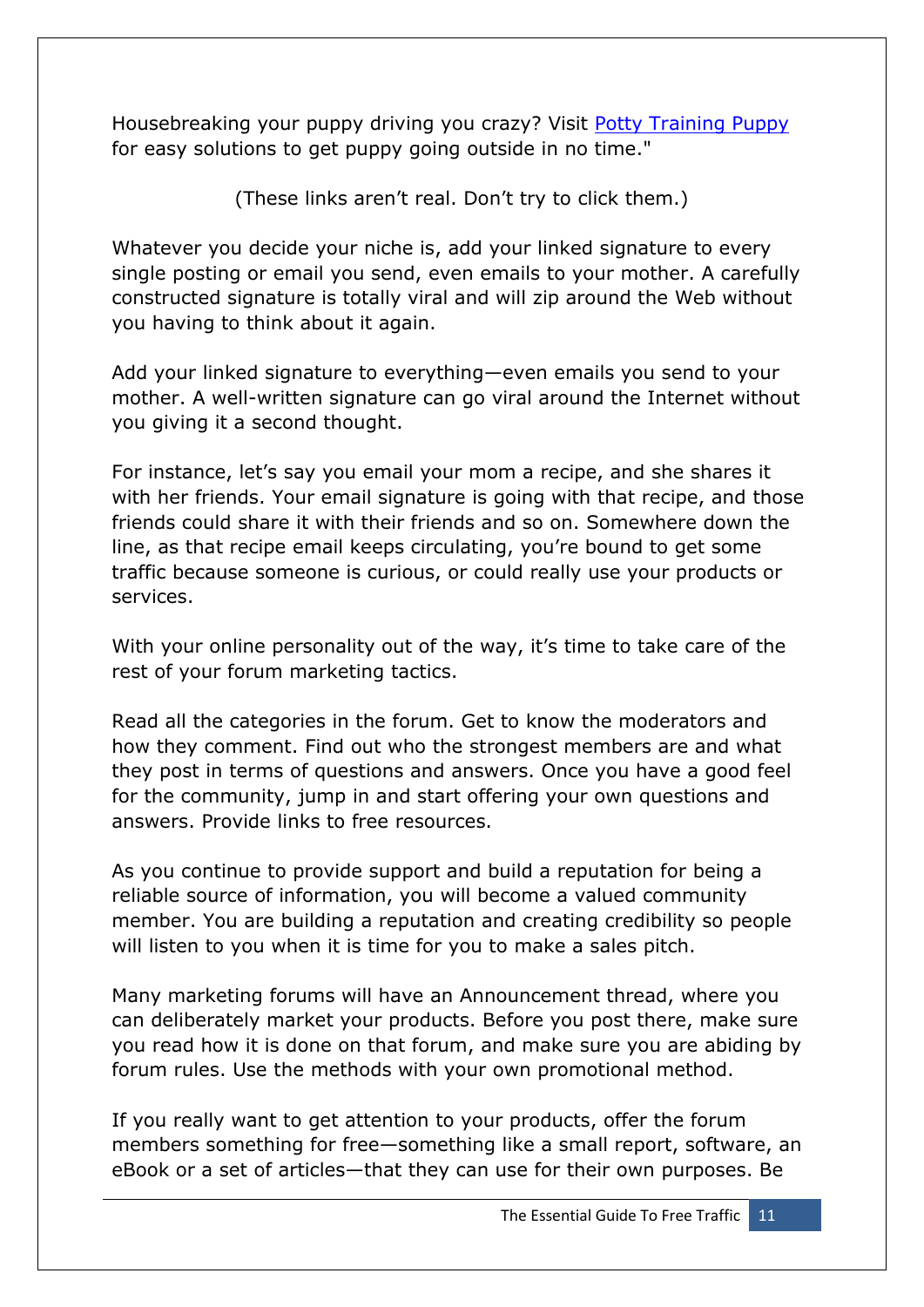on standby so you can answer questions, and make sure you use the product before you give it away.

Don't forget when you have a product launch, a couple of hours posting on the forums can greatly add to your sales by just including your sig link in each post.

When you have a product launch, spending a couple of hours posting on the forums you're actively involved in with the link in your signature can boost your sales quite a bit.

Give it a try, and you'll like it. You'll definitely get a response and see a traffic increase—and it's completely free!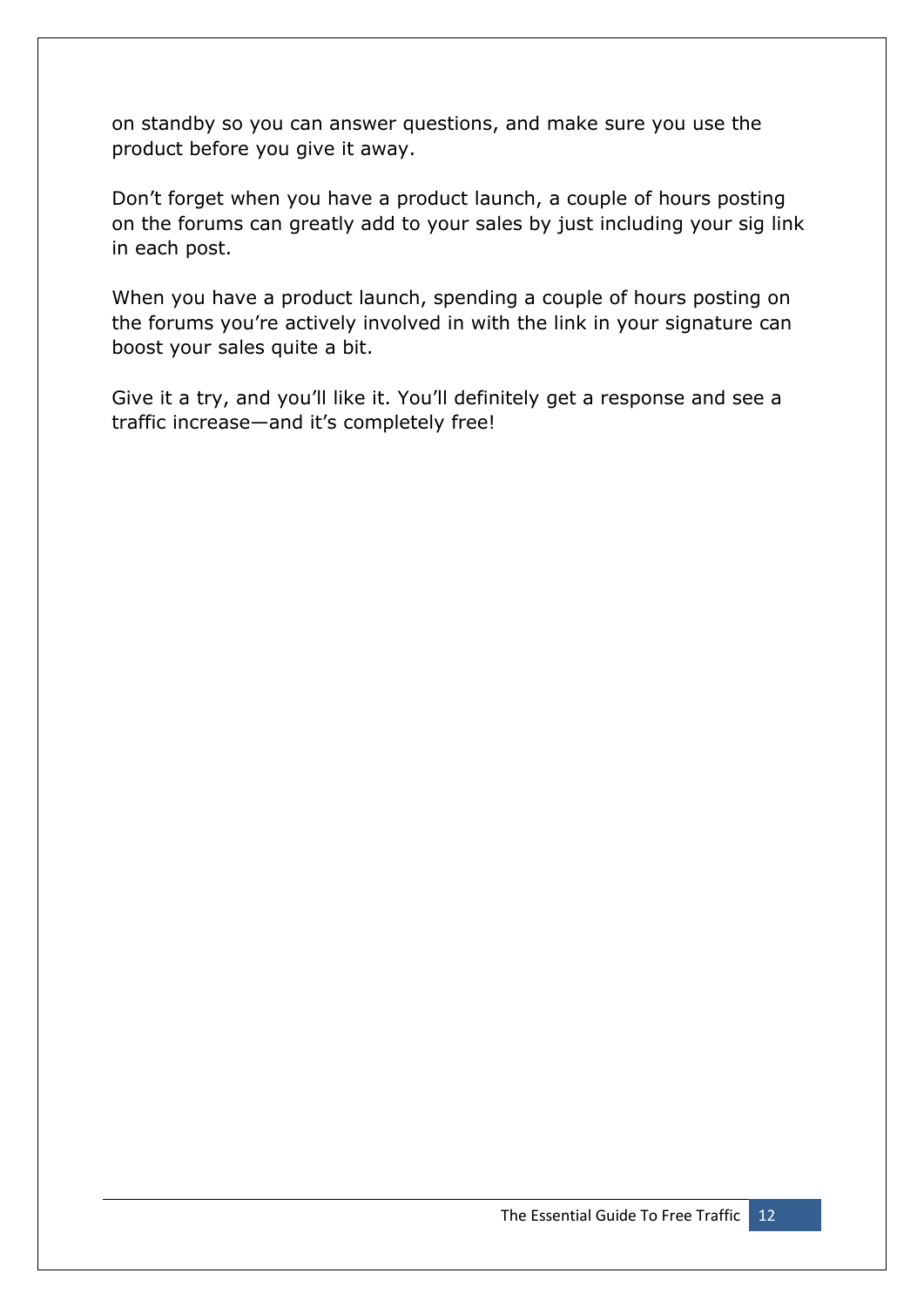# **Using Search Engine Optimization (SEO)**

Making sure your website is popular with your customers *and* the search engines is no easy feat.

It takes more than submitting your website to the searching engines (the bots will automatically find it anyway) and waiting for customers to come. You have to stay on the cutting edge of new trends, implement various techniques you learn, and put everything to good use before you can start building an online presence and working toward earning page rank.

Search engine optimization, or SEO, refers to the process of working to increase your ranks in the search engines, hopefully to the first page of results, if not the number one spot. It may sound simple, but the reality is it difficult work. If achieved, however, the benefits it provides to your business are worth the effort tenfold. Nothing of value is going to fall in your lap unless you work for it, and the same can be said for where your website ends up in the rankings.

SEO is an ongoing process with several distinct steps that, if followed and completed in a timely manner, will lead you to success. A good SEO plan will bring you a better return on your investment (ROI) than most other plans, especially online. In fact, SEO has been called "the most effective form of online marketing."

SEO is not an instant process. It is not a one and done process. It is an on-going effort that consists of many steps. If steps are completed in a time manner, they will provide success. A killer SEO strategy will bring a better return on investment (ROI) than most other marketing plans, especially when it comes to online. SEO has been referred to as "the most effective form of online marketing" though some may argue social media is on its tail.

Let's get started.

The goal is to bring in free traffic to expand your customer base so you have more people to market to. There are many different ways to do this, but they all come down again to three things: keyword choice, manipulation, and research.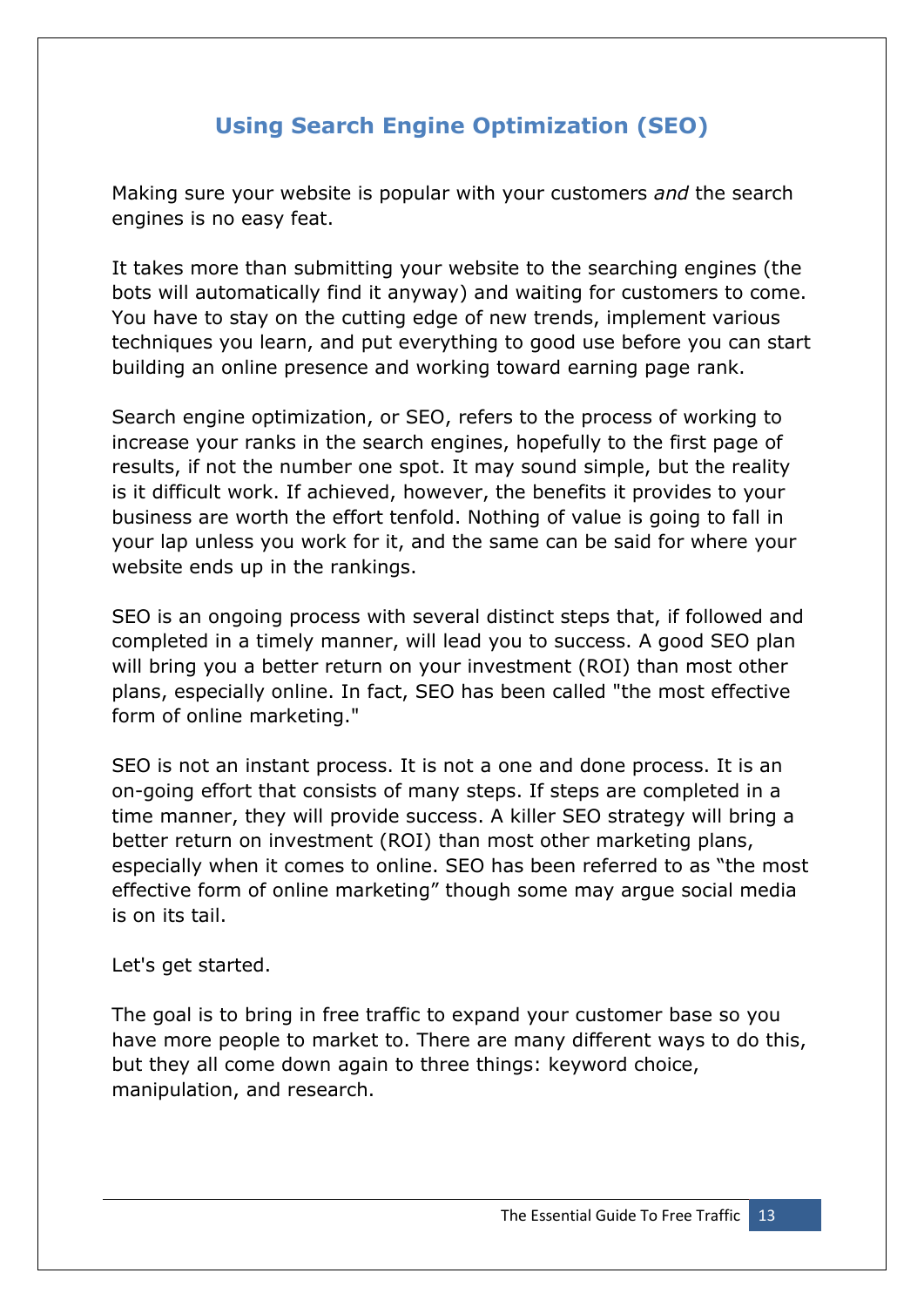**Shortcut –** It is possible to adjust your SEO until you're blue in the face. The first 20% of your SEO will bring in 80% of your profits. Once you get something that works, don't mess with it too much.

Here is a basic outline of steps I follow, and what works for me.

#### *Choosing Your Keywords*

Selecting the right keywords is the first thing you should do and will be the most important thing for your completed website. You need to find a balance between the competitive keywords that everyone else is going after and the less popular keywords that people are still searching for, but people aren't competing for.

If no one is searching for information using the keywords you selected, no one will be able to find your website with a search engine. If your keywords are incredibly popular as search terms, your competition will prevent you from rising to the top of the results for those phrases.

To make it even more complex, you must choose keywords that relate to the buyers that you are trying to bring to your site. You can easily attract fire with cryptic headline or questions to spark curiosity, but you want to attract visitors were interested in buying what you have to offer.

Sounds impossible, doesn't it? You don't have to become a mind reader to get the job done.

You can make a list of keywords based on popularity and a list of keywords based on competition. Using a tool like [WordTracker,](http://www.wordtracker.com/) you can get a list of suggested keywords based on popularity, to save you time.

#### **How Do You Measure Up With Your Rankings?**

You will not be able to move up in the page rankings until you understand where you are ranking right now for the keywords you have chosen for your website and your products and services.

By now, you should have a list of relevant keywords your future customers are using to search. Add these keywords throughout your website content, in the title, Meta description, and Meta tags. When used in your copy, keep the keywords near the beginning, somewhere in the middle of the copy, and again toward the end.

When you are ready to find out where you stand in the eyes of the search engine, you can use the Google PageRank Report for free. This is an online tool to check the PageRank values for the list of URLs you enter.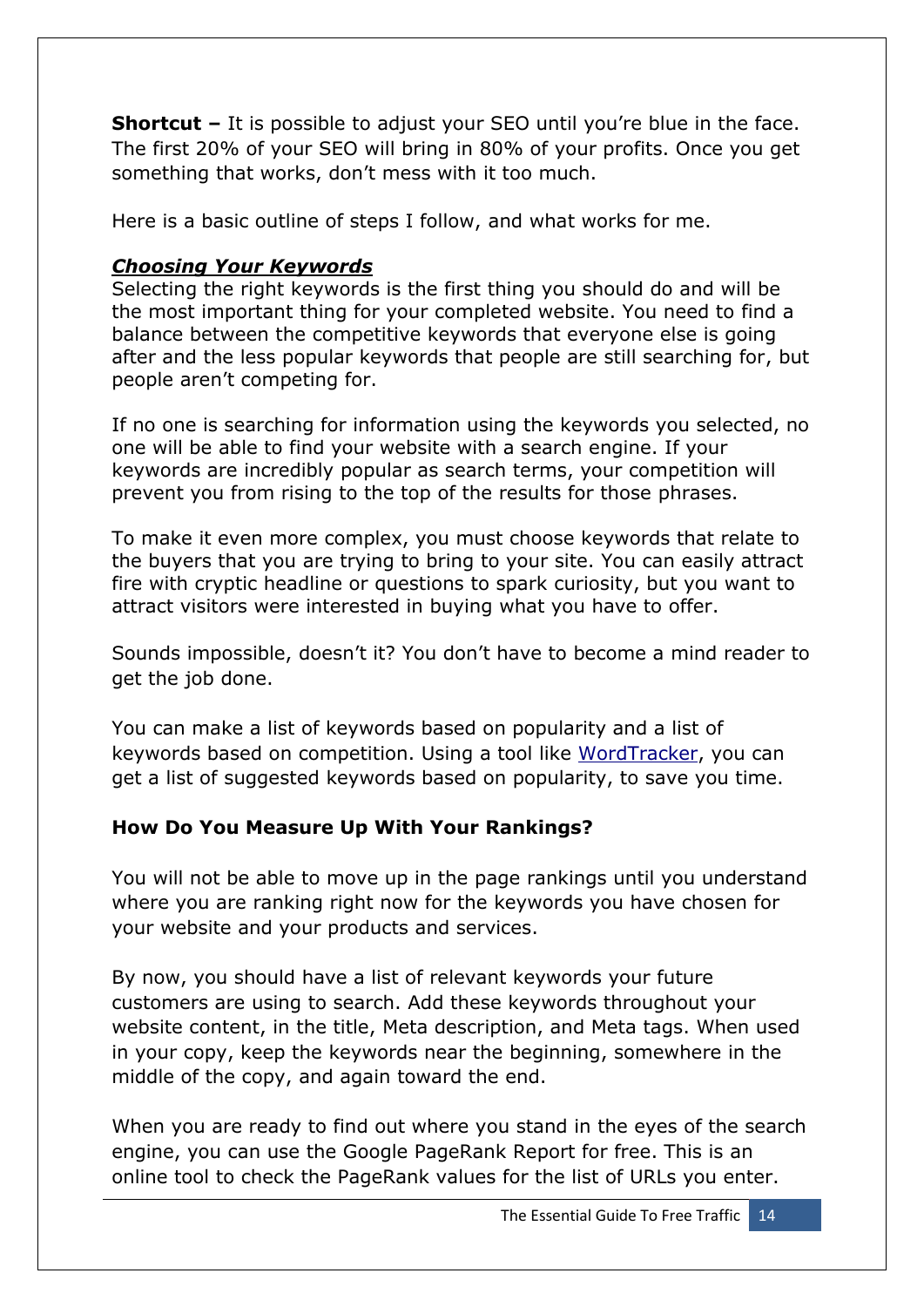Once you know where you stand and why, you can focus your efforts into improving your ranking in the search engines.

### **Creating and Optimizing Your Webpage**

We've reached the most critical part of search engine optimization/marketing. To keep the search engines happy, you must give them what they want to find, so you can compete effectively. The search engines are constantly changing their ranking algorithms, so getting things right from the get go will help you weather the changes. Read on to find out more about what the search engines want to know.

Search the keywords you want to rank for in Google, and take a close look at the top 10 sites to get an understanding of what has them ranking so high.

Study them and look at the following:

- Content
- Keyword placement
- Keyword density
- Keyword counts
- Link popularity
- Word counts

While you're already looking at the competition, take note about how they are using colour, graphics, testimonials, and white space. This can help you spark ideas to improve the overall look and feel of your website. Emulating success is a technique people have used for decades, and you can make it work for you. One caveat: Don't plagiarize the website's content!

If you try to do all of this on your own manually, you'll be busy for a while. Search Google for "analysing keyword density" and you'll find a number of free tools to help you get the job done.

#### **Uploading Your Website Pages**

Each time you make a change to your website, no matter how minor, upload the new version. It will help keep your page current and will attract the search engine robots. Change triggers new content in the eyes of the search spider… and this is a good thing.

#### **Long Tail Keywords**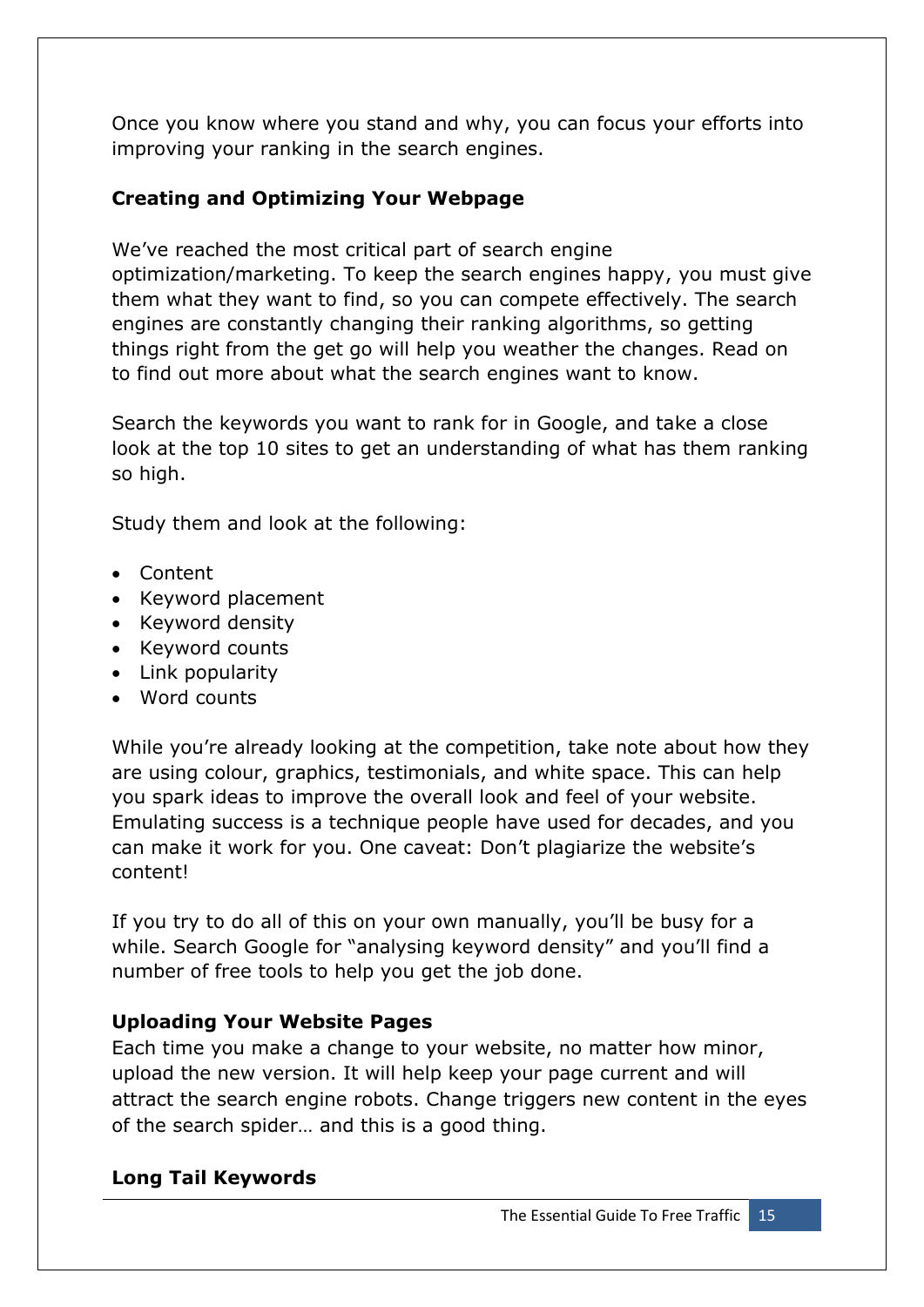One of the hottest concepts many smart Internet marketers use is "long tail keywords" because they have a specific purpose in your search engine optimization and marketing plans. Long tail keywords are three or more words creating a very specific search, and most consumers use them before they actually make a purchase.

The majority of searches are generic and limited to one or two words, like "dinner ideas" and "hunting." These searches are testing the waters or looking for broad information before they decide more. When a consumer is ready to buy, they will search with more specifics, which means longer phrases to narrow down the results. The simple searches from before turn into things like "chicken alfredo recipe" and "hunting bows and arrows".

Conventional wisdom says there is a well defined buying process consumers follow both online and offline. The first steps involve the customer wanting something and looking for information about it online. Then, they will find it and compare features and prices to determine if they can afford it or if they actually want it. During this stage, you'll see those generic two word searches.

Once they decide to make a purchase, they search again using long tail keywords to specifically define what they are looking to buy, and this is where you come in to attract them to your website. Use the same methods are using to find what they want—by targeting your website and content to those long tail keywords targeted to your product or service.

As a marketer, long tail keywords offer you two main benefits:

- Long tail keywords rank better with the search engines than generic short tail keywords do.
- Those searching with long tail keywords are serious about locating what they are looking for and are much more likely to become a customer.

Opting for this tactic will require additional pages on your website because of the number of combinations pertaining to your products or services, but the good news is, Google loves more pages. The robots crawling your site will think you are bigger and more important.

Your new pages don't have to be completely different than the other pages on your website, but they should be different versions with a focus on the long tail keywords, which will narrow the focus of that page to the more specific topic.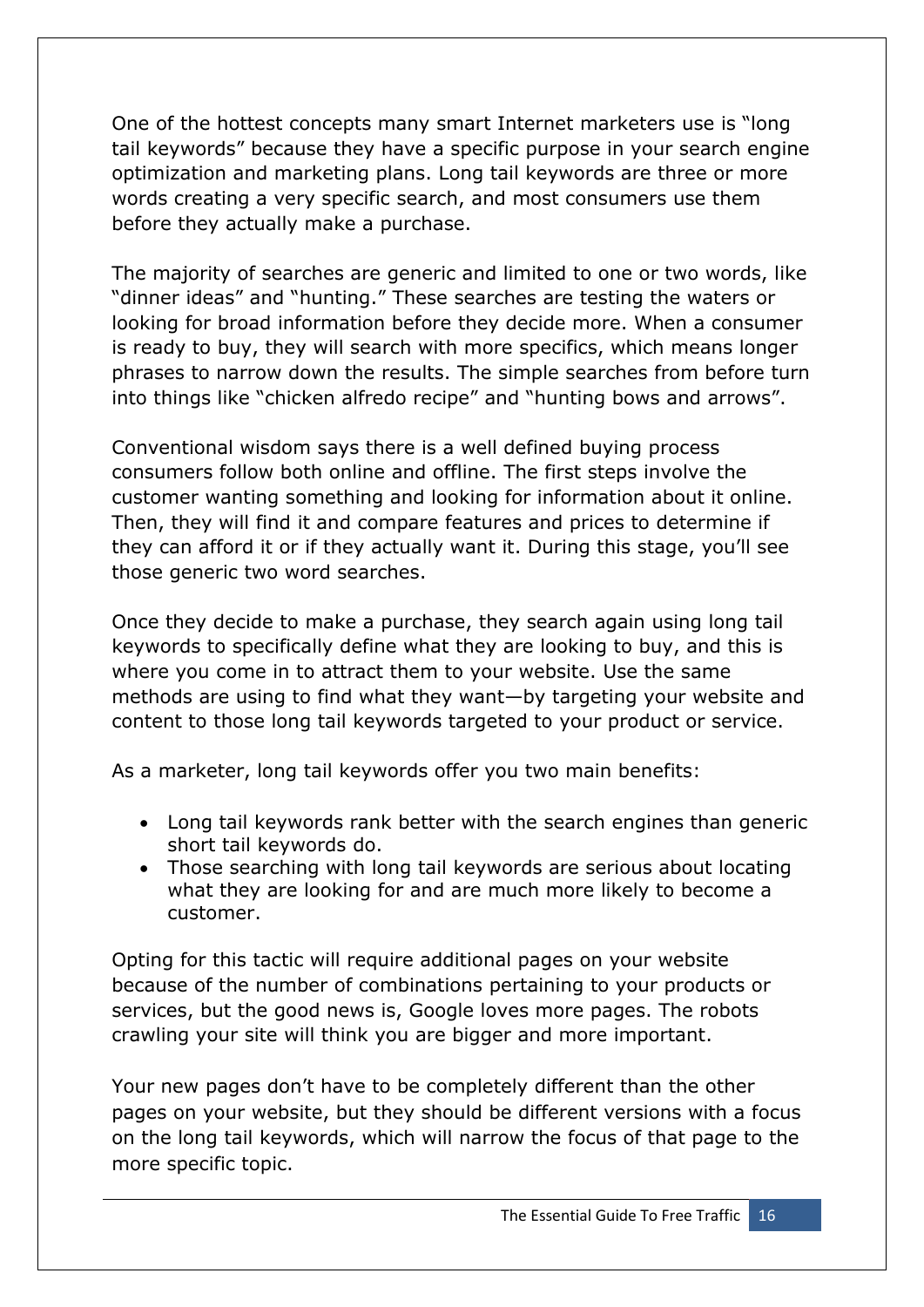Making a few simple changes can make a world of difference in your traffic. By making a unique title with a unique long tail keyword for each new page, and using the keyword in your keyword in the description, keywords, headline and body of content, you will attract more people. Make sure that you don't get so specific in your keywords that you are not attracting the traffic you want.

To keep a variety of different customers visiting your site, change your focus. Create some pages to send you traffic from generic keywords, and create a few to send you traffic from the long tail keywords. Though you may see less traffic from those keywords, you'll end up with more targeted traffic, and that is what will make you the most money.

This entire search engine optimization process is a delicate balancing act that can either make or break your business. It is a learning process that you can master with good research and a dash common sense.

Search engine optimization is a delicate process that requires a lot of balance, and when done incorrectly, it can make or break your business. You can master it with research and common sense.

Just don't get so wrapped up in SEO that you don't actually do any marketing yourself—that happens to a lot of marketers!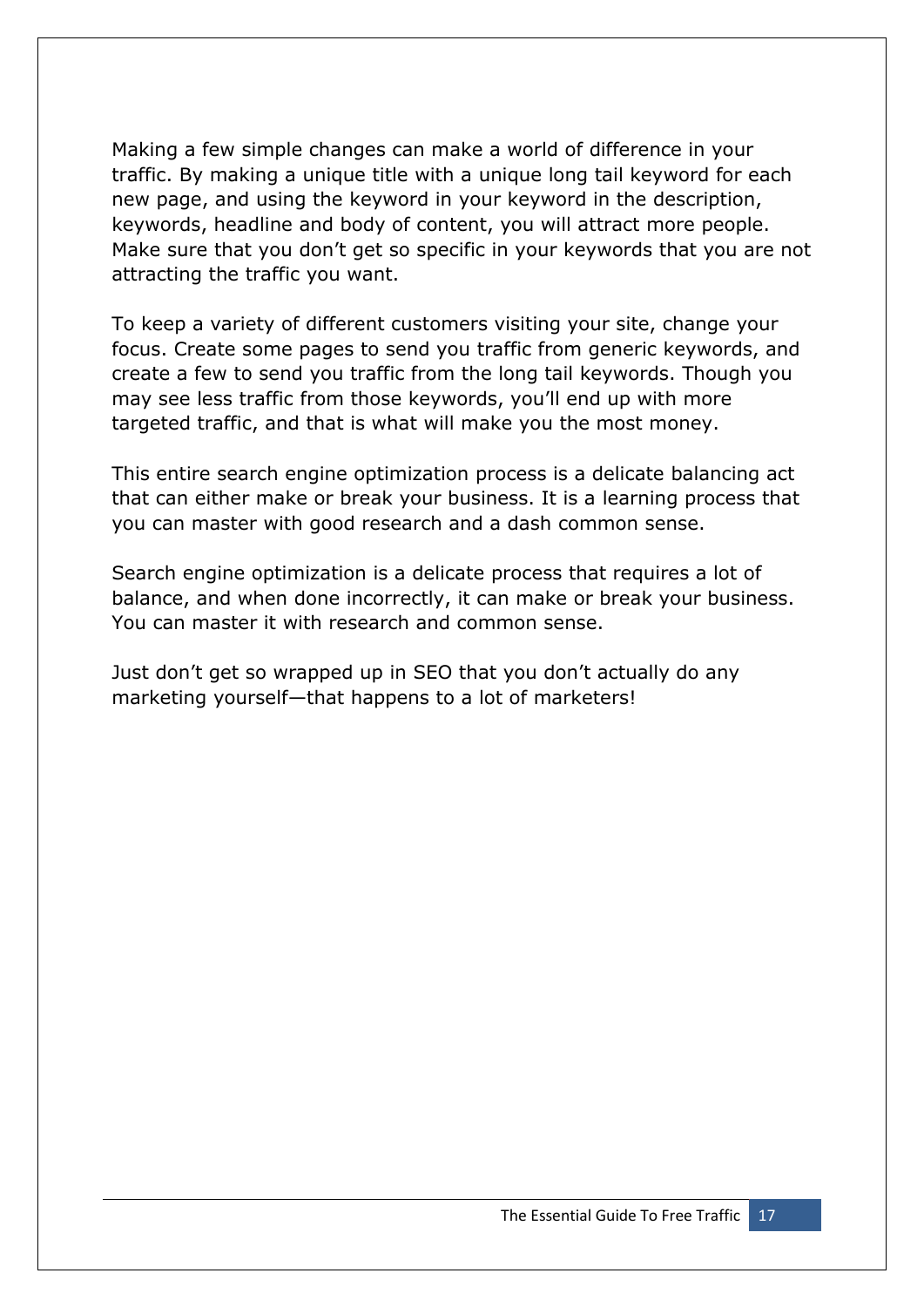# **Video Marketing**

If you're looking for another good way to generate traffic to your website, look to video marketing. Though it takes a bit more time to create videos, it can be helpful. Just be sure you create a balance between videos and other methods, until you see what is working well enough for you to continue working on the videos.

If you are working in a computer or Internet related niche, you can make videos much easier, because you can use a screencasting program to record your screen while you talk about what you're doing. This is also a good choice for people who are not too keen on the idea of appearing in front of the camera, but still want to use video marketing to draw traffic.

If you make use of conference calls to reach out to your interested customers so they can learn more about what you have to offer, screencasting software can be used to record this session as a video.

Screen-casting software options include:

- **AVI Screen:** Free
- **Cam Studio:** Free
- **Adobe Captivate:** Commercial
- **Screen Flow:** Commercial, Mac software
- **Jing:** Free, with limitations

If you are outside of this niche, you will need to invest in a video camera and a tripod, and spend time editing videos to make them useful for your audience.

Once you have videos, you will want to create a YouTube account. If you already have a Google account for Gmail or another service like Google Analytics, then you can use that for YouTube, too. Google owns YouTube, so starting your own channel there can naturally boost your SEO so you start to see more traffic.

Invite people to become subscribers to your YouTube channel by including a link to it with your social media icons. Subscribers will be notified whenever you post a new video.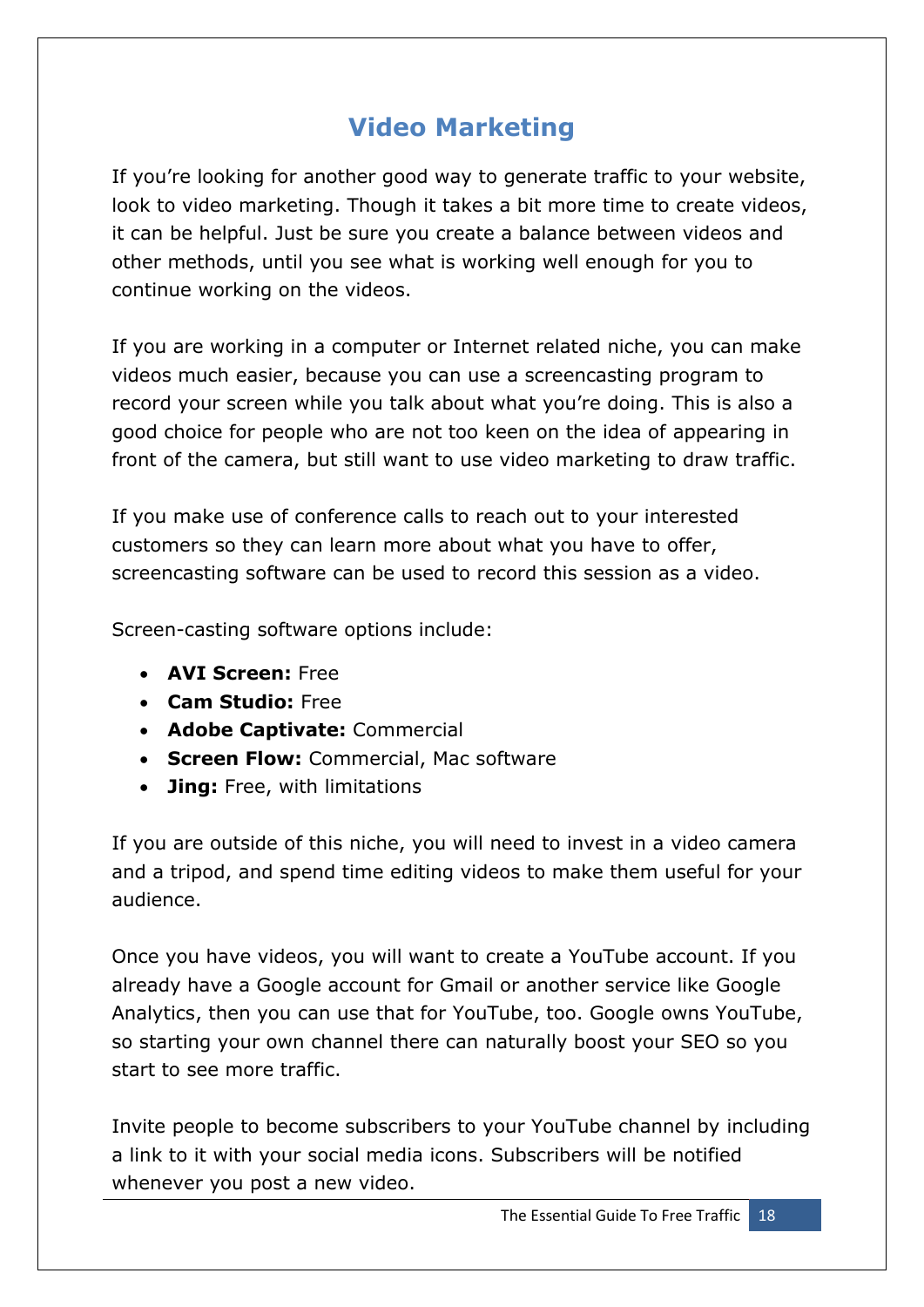Include a link to your YouTube channel with your social media icons and you can invite people to subscribe to your channel. When someone subscribes to your channel, they will get a notification whenever you post a new video.

It is also a good idea to include your videos in your blog posts, so you have a cross promotional tool. This way, if someone finds your blog post, they can be drawn to your YouTube channel, and if someone finds your video, they can be drawn back to your blog.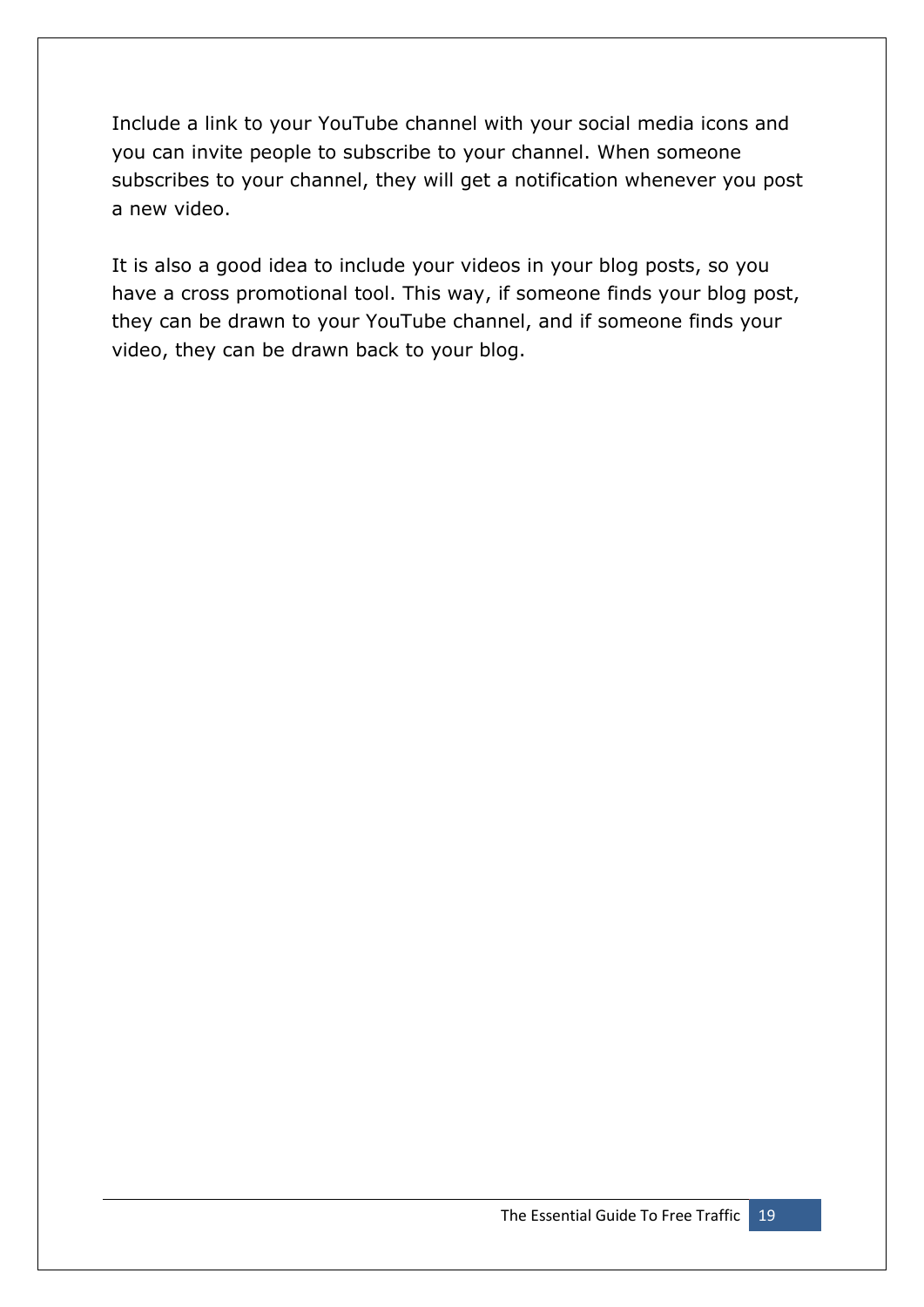# **Twitter**

Twitter is another great free traffic promotional tool. Though it can take awhile to see results from this tactic due to the fact that you must first build an audience of followers, targeted to be your customers, it is worth checking out.

In order for Twitter to work, you must become actively involved with the community and do more than just talk about yourself and what you have to offer. If the only thing you do is talk about yourself, then no one is going to listen, and you'll quickly get lost in the shuffle.

Like you do with forum marketing, take the time to find things that will be useful to your audience, whether or not they are yours originally. For every piece of your own content you share, share at least 10 others that don't originate with you. The relationships you create on Twitter can help you find others who will share your content with their followers, if you share theirs with yours.

Using a tool such as [Prismatic](http://getprismatic.com/) can help you find useful information in nearly any niche you can imagine. Prismatic comes with automatic share links, but if you want to save yourself time and batch your social media efforts, you can use a tool such as HootSuite Pro. For just \$5.99/month, you will have the ability to schedule posts. Though it can be tempting, you should never automate all your social media efforts—if people realize there is not a real person behind the account, they'll ignore it and you'll get lost in the shuffle.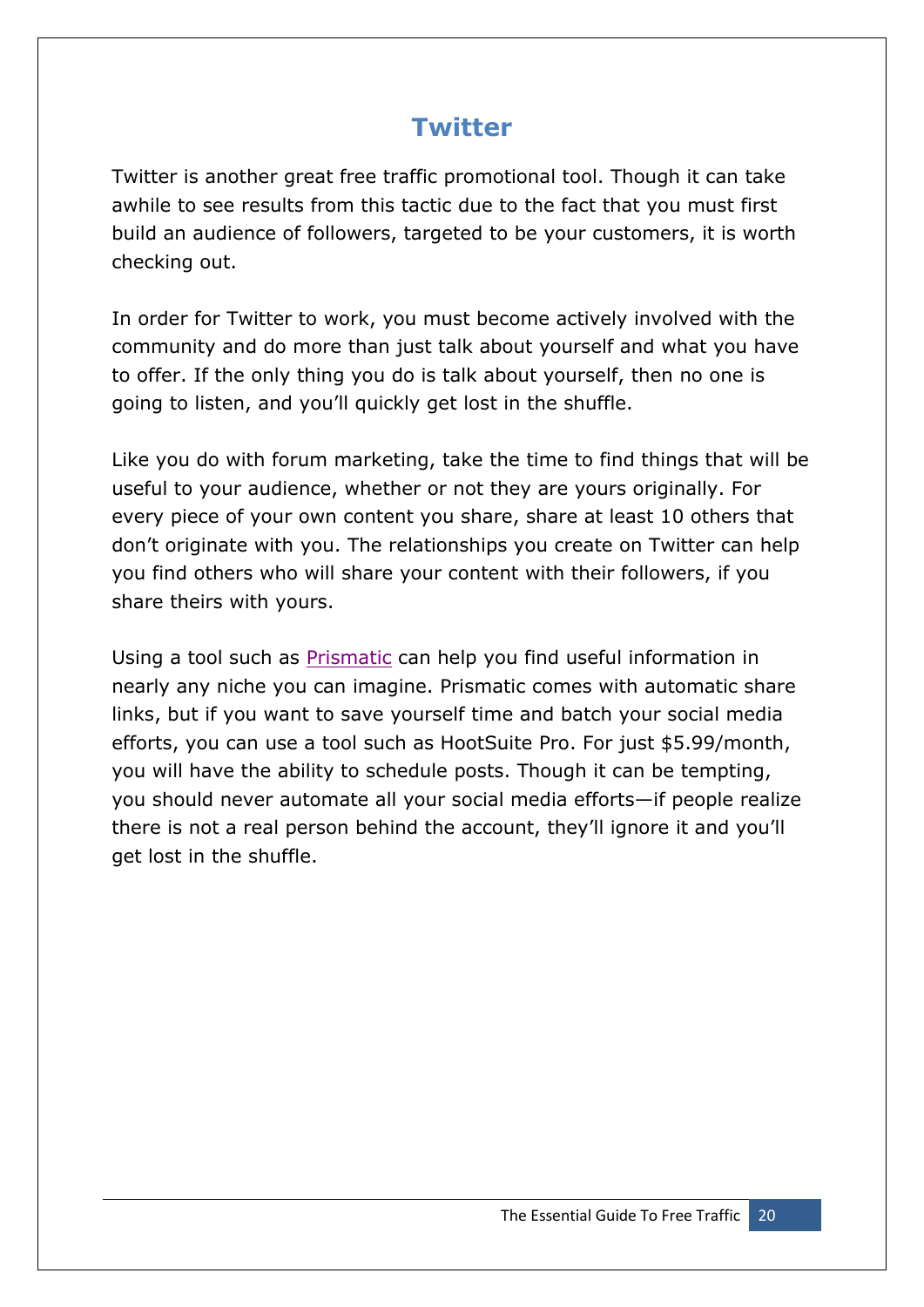# **Facebook and Google+ Groups**

Facebook and Google+ are used to generate traffic the same way you use forum marketing, except social media, rather than a forum, is the platform. Get the best use of these networks by searching for groups related to your interest. There are groups for nearly any niche imaginable, and they're full of people who are targeted.

Draw traffic to your website by becoming actively involved in these groups, by offering useful information and building a credible reputation. Never spam the groups. Ask questions. Answer them. Provide resources. If the only reason you're participating in a group is for promotional purposes, it will show, and you will be ignored.

Once your own brand and community has expanded because of your efforts, it may be a good idea to start your own group on Facebook, Google+ or both, so that your followers can come together and discuss your products and services. They can get together and talk about how the product has helped them, how they will use it, get help from other users, etc. while giving you a testimonial base to draw in more customers. You'll also have it as a customer service vehicle, which is critical once your business gets up and running.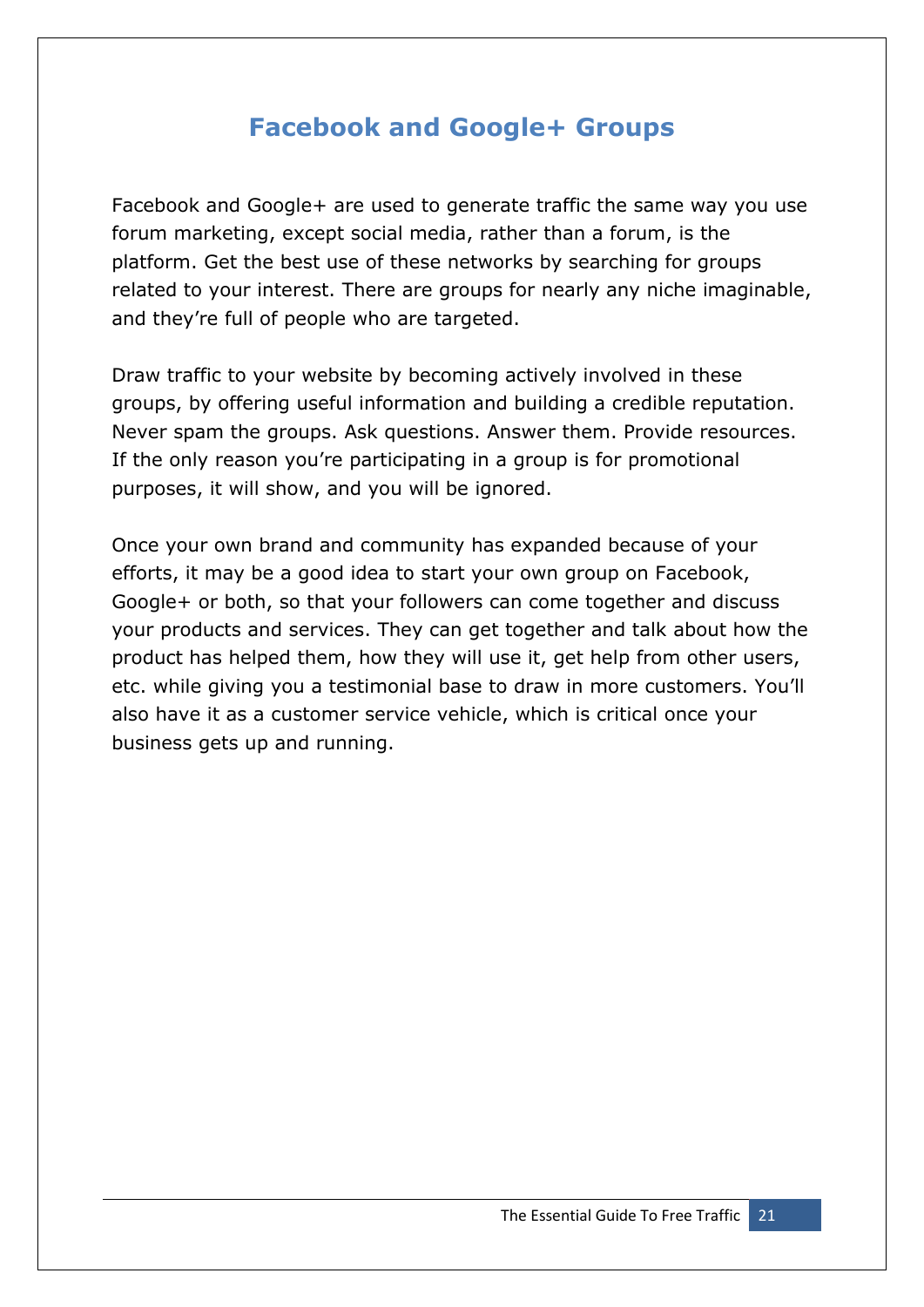# **Conclusion**

Building free traffic isn't going to happen overnight. It is going to require consistent effort, for a while. Even when you start to see traffic flowing, it's not the time to give up. You'll spend a lot of time, even on one of these methods, and you will probably run into moments where you want to give up. The most important thing is to focus and keep yourself centred. Trial and error is going to be part of the game.

Let's review the free traffic building methods we talked about and the key points you need to remember:

#### **Article Marketing**

- Put a new spin on old content.
- Re-write any PLR content.
- Follow all article submission guidelines, and remember, they vary from directory to directory.

#### **Forum Marketing**

- Find forums specific to your niche by searching Google. Several should come up for you to choose from.
- Join one or two—you'll need to be actively involved for this to work, and you can only spread yourself so thin.
- Build your profile, and set your profile signature as a soft pitch, with a link to your website.
- Introduce yourself in the appreciate thread.
- Provide value. Don't self-promote except for in the appropriate threads.

#### **SEO:**

- Find keywords people are searching for your niche.
- Create a balance with buyer intent keywords, long tail keywords, and keywords with high competition. Highly competitive keywords will be harder to rank for.
- Place keywords throughout your content; in the title, in a few locations in the body, in the meta description, etc. Make them appear naturally.